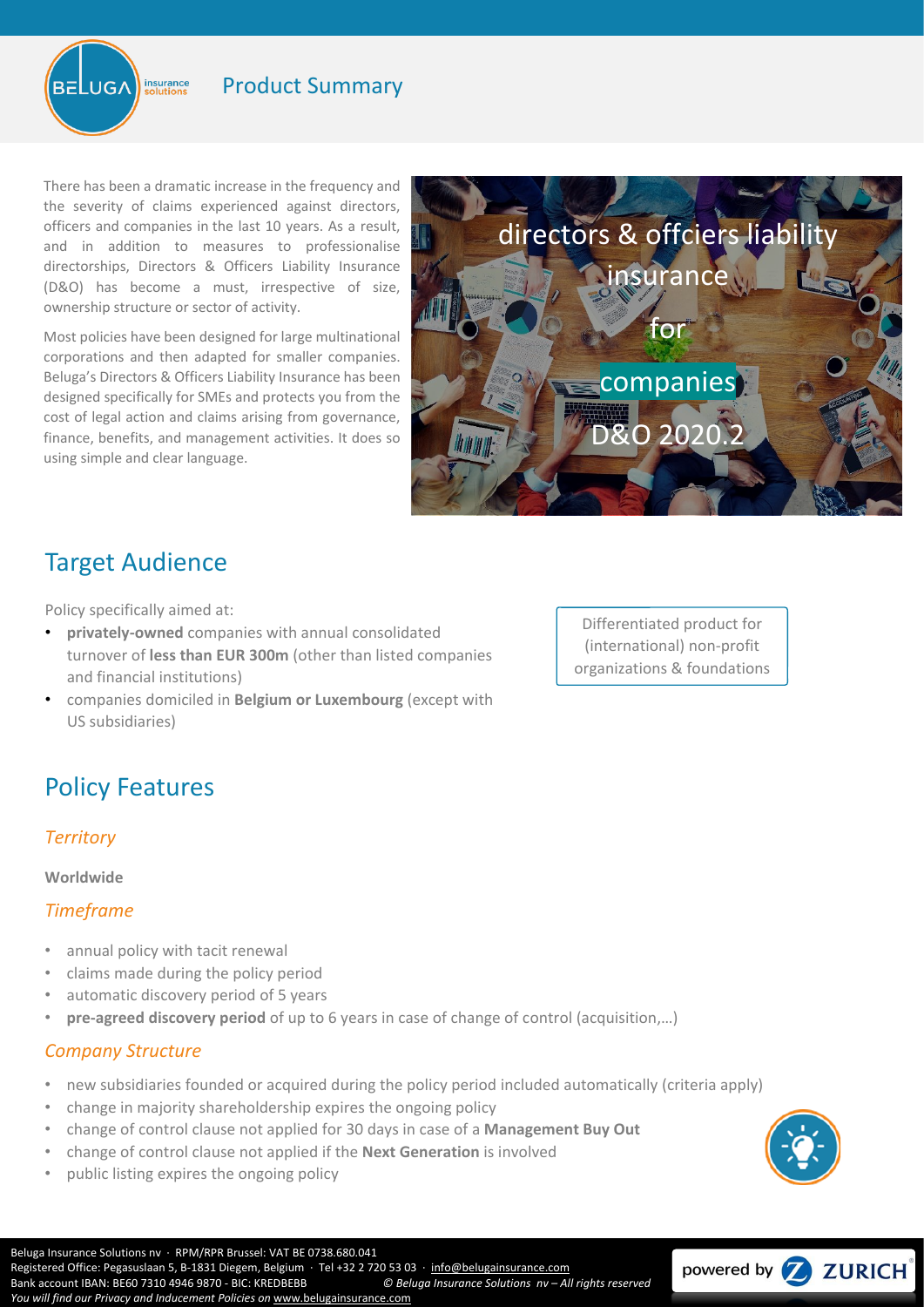Product Summary



# Policy Features (Cont'd)

## *Insured Amounts*

- 10% additional insured limit for independent directors
- PDA 100% for insured/non-insured

## *Insureds*

- directors & officers
- **legal entities** (including management companies) acting as director or officer
- **founders' liability**
- broad inclusion of **employees**
- spouses and heirs in policyholder, designated sister companies and all their subsidiaries
- outside entity executives & **charity/non-profit personal mandates**

# Available Limits

Capacity from first rate insurer **Zurich Insurance plc, Belgium branch** available up to **EUR 10,000,000**





# Administrative Features

### Added to provide the solution that best fits your needs.

• **BELUGA ONLINE** - Ability to transact online through a state of the art Broker Portal • **PDF** only policies • **Premium Instalments** (Half Yearly, Quarterly, Monthly) • **Direct Debit**ing premiums directly from the Policyholder (mandatory for Premium Instalments)



# Risk Management Tools

## To support you in proactively identifying and managing issues before they occur.

## *BELUGA PANEL OF EXPERTS*

- 
- Confidential **helpline** provides access to initial free legal advice on matters relating to the policy • Expert Panel firms **pre-approved** as **Defence Counsel** and ready to act without delay

## *Knowledge Centre*



Website section containing relevant written material covering key issues important to our clients